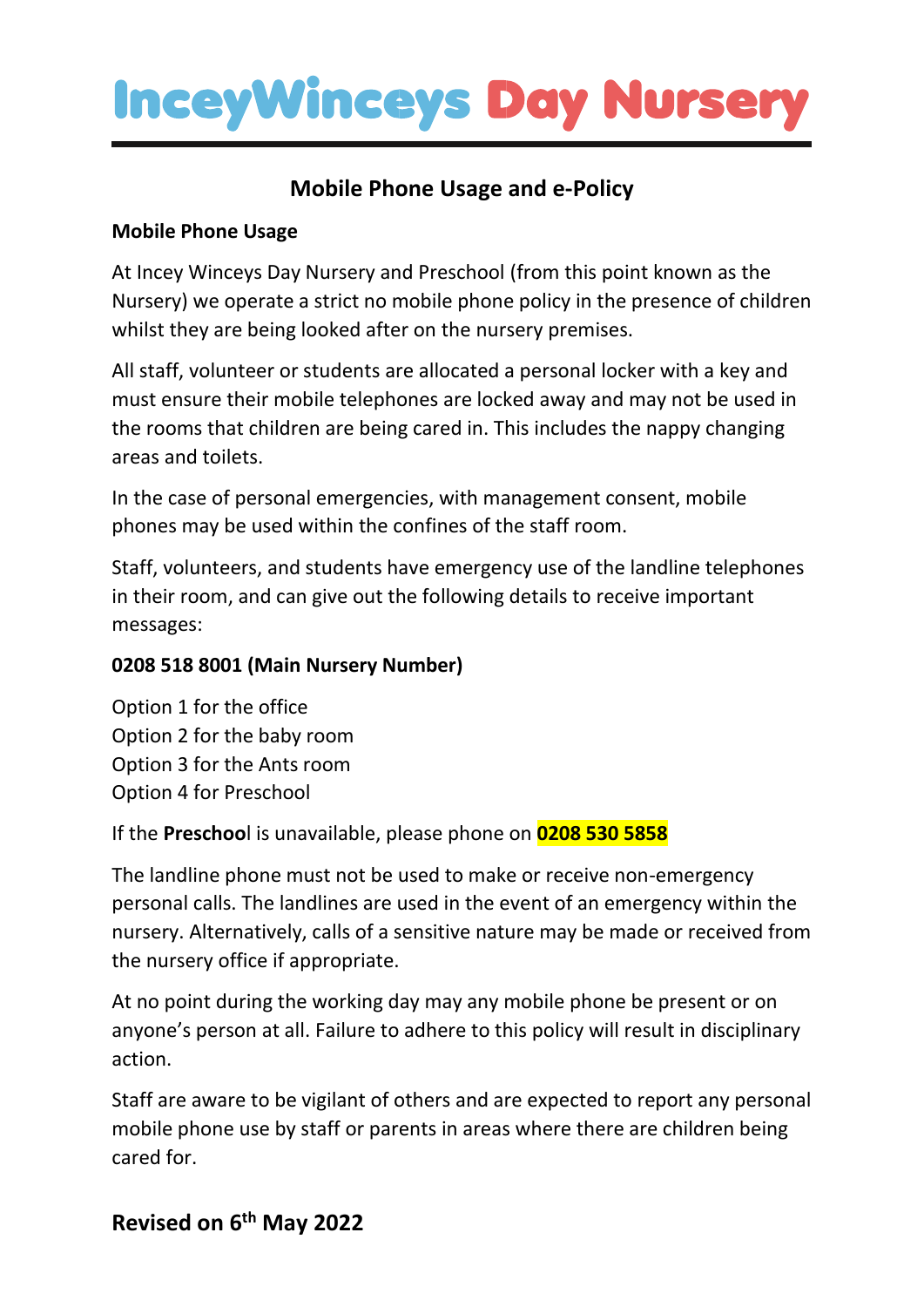# **InceyWinceys Day Nurse**

Whilst on day trips and outings away from the nursery, a letter including the mobile numbers of all senior staff and group leaders will be given out beforehand.

Parents and carers or other people collecting the children should keep mobile phones out of sight, and they should not be used during pick up or collection times. We reserve the right to ask any parent or carer who is on their mobile phone to leave the building until they have finished their call and put their phone away.

This is due to safeguarding the children against unauthorised photos and videos, but also to aid effective communication between the member of staff and the parent or carer, regarding feedback of the day, important reminders etc.

Management mobiles may be used within the confines of the staff room, office, and kitchen and never in the rooms in which children are being cared for or in the presence of children.

Children who are old enough to own or carry their own mobile phone should not use it whilst in our care at all.

#### **Smart watches**

Smart watches may be worn within the childcare rooms with the children with the understanding that staff members do not become distracted by them. Each owner of a smart watch is responsible for ensuring it does not breach GDPR e.g., they are not using them to record audio or answer a telephone call during the day. We reserve the right to confiscate a smart watch that is worn within the room and is causing a distraction, or negatively impacting the quality of care provided to the children.

Staff are encouraged to share the room phone number with their families, doctors, schools etc which negates the need for smart watches, however we understand it is important to be directly contactable for some emergencies.

#### **iPads, Laptops and Computers**

The Nursery uses iPads within the rooms where the children are cared for to observe, photograph and record observations. Staff are aware of the importance to limit this time to allow for the safe supervision of the children

## **Revised on 6 th May 2022**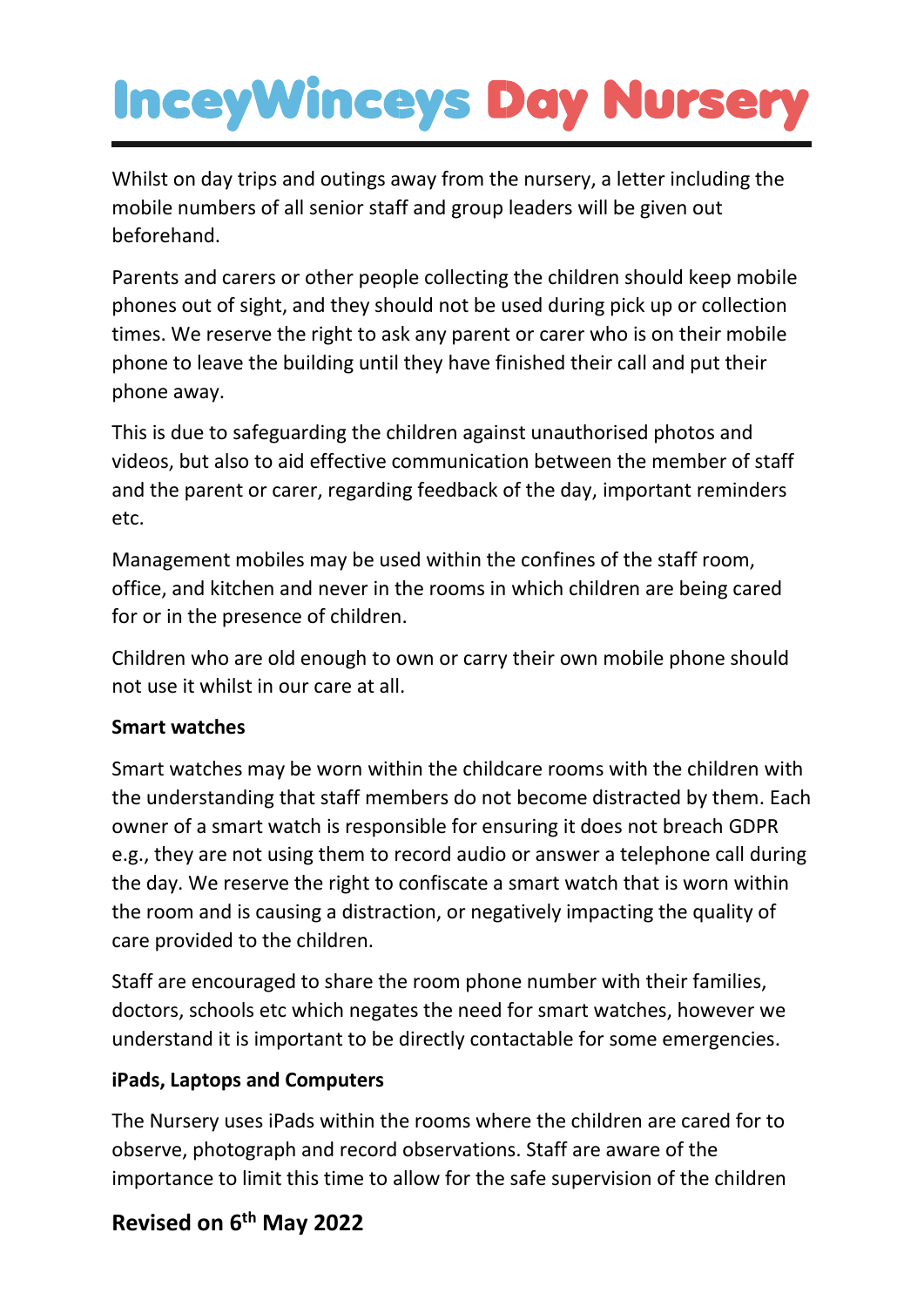# **InceyWinceys Day Nurse**

and to be positive role models in limiting screen time, and to allow meaningful conversation. iPads are limited to restrict websites that do not need to be accessed during the working day, for example online shopping websites, and the iPads are password protected to restrict the children opening one up and accessing the internet.

The Nursery management regularly monitor the online activity and the quality of observations via the Tapestry website and can remotely restrict access if necessary.

The Nursery management also monitor the photos and videos taken via the iCloud application. The iCloud password is confidential, and the staff are vigilant in reporting any inappropriate use of the iPads to management.

The Staff also understand that there must not be use of iPads within the area of the children using the toilet or changing nappies or clothes.

iPads are not used as a screen for children to watch, for example a film or TV show, but may be used in short clips to show children for example types of minibeasts. Wherever possible the Nursery also incorporate this information in books and real opportunities to explore, e.g. bug hunts, but the Nursery understands the benefits of such technology to enhancing the learning of the children.

### **Visitors**

When we have visitors to the Nursery, for example OFSTED or the Redbridge Early Years Team they may bring an iPad or Laptop to take notes. The Nursery agrees to this, and staff will not leave the visitor alone or unsupervised with children. Staff understand the risk in the devices being able to photograph or access internet content and if the Nursery deems suitable, we reserve the right to ask the visitor to cover their camera(s) with tape and possibly set the device to airplane mode.

Staff remind parents and visitors to always keep mobile phones out of sight and there are posters around to reinforce this.

## **Events and Celebrations**

Parents and Visitors during celebrations and events such as Christmas parties and Summer Fetes are permitted to photograph their own child(ren) and use

## **Revised on 6 th May 2022**